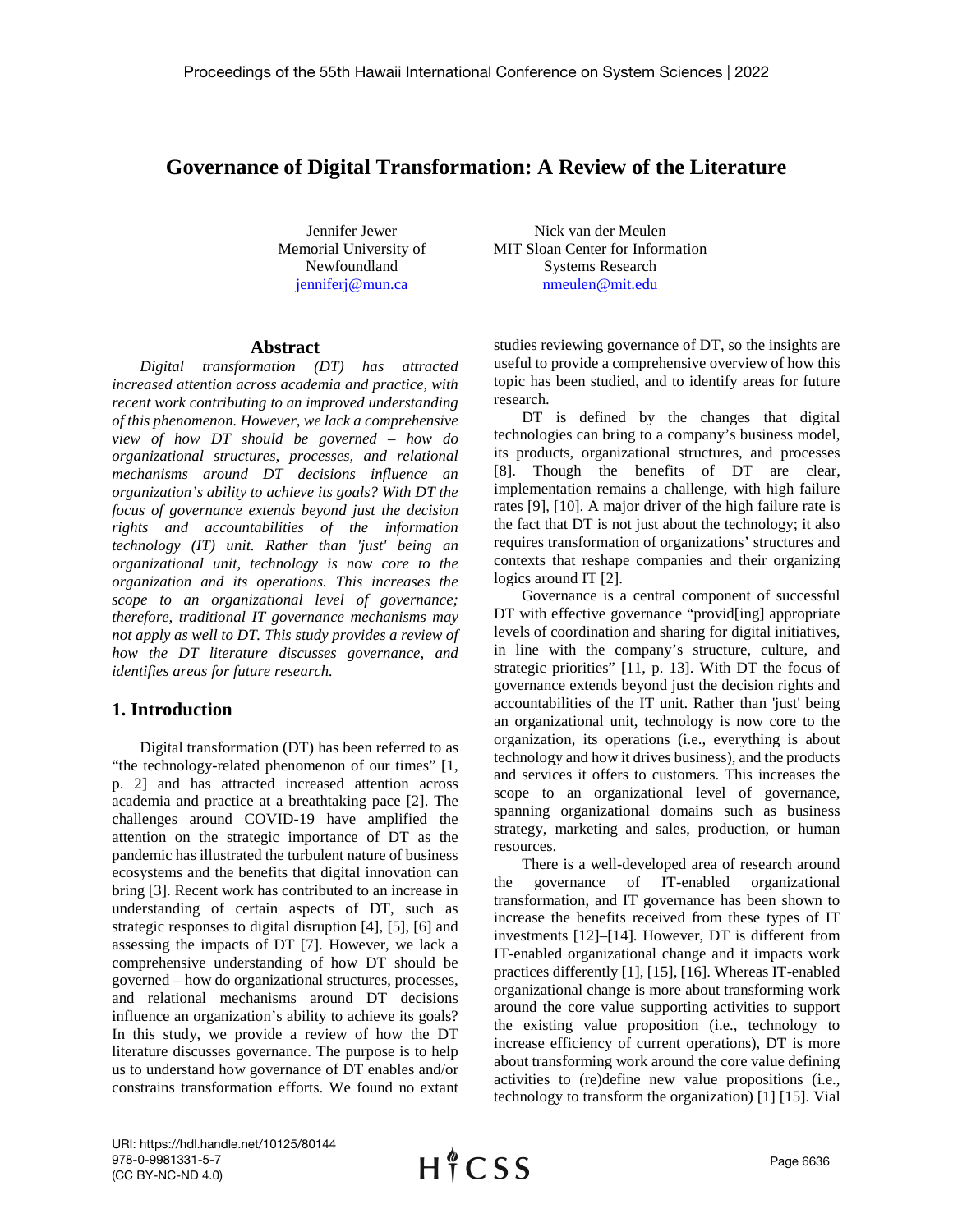et al. "view DT as an evolution of IT-enabled transformation" [2, p. 133]. DT impacts the scale, scope, and speed at which the organization must change [6]. Therefore, traditional IT governance mechanisms may not apply as well to DT as "they overemphasize the role of hierarchy, propose robust structures that lack agility, and do not account for cross-functional synergies" or very dynamic environments—all of which are prevalent in DT [15, p. 208].

Building on De Haes et al.'s [17] definition of IT governance, we define governance of DT as involving the definition and implementation of processes, structures, and relational mechanisms that enable both business and IT stakeholders to execute their responsibilities in support of DT efforts. These three types of capabilities for governing IT [18] include not only the allocation of formal IT decision-making authority, but also horizontal mechanisms to integrate IT decision-making across business and IT groups. In this study, we examine the DT literature to identify how these three types of governance mechanisms have been applied in the context of DT. The primary goal of this paper, therefore, is to identify the state of the research on governance of DT. The literature review is our analysis and we aim to present the state of this research area and draw insights from our findings to help guide future research.

This paper contributes by providing a review and synthesis of current knowledge on the governance of DT. We advance the understanding of governance in the context of DT and identify how the mechanisms for DT compare to mechanisms as they have been traditionally applied in the context of IT-enabled organizational change. In the next sections we present the methods of our review, and then detail our findings on the governance mechanisms for DT. Finally, we discuss our findings, identify areas for future research, and provide concluding remarks.

### **2. Research Design**

We chose to base this review of the literature on governance of DT on Hanelt et al.'s [3] systematic review on DT. This article is the most recent review of the DT literature and the scope is comprehensive. In our review process we approached the governance of DT literature as a subset of the DT body of research. We decided that this was the best approach because it is very difficult to identify an exhaustive list of key search terms for IT governance that would not exclude an article and we wanted to be as inclusive as possible. For example, we were looking for governance structures (i.e., IT expertise at level of board of directors or CIO on executive committee), processes (i.e., IT performance measurement or strategic IS planning) and relational mechanisms (i.e., informal meetings between business and IT leaders or IT leadership) and any new mechanisms that may not have been identified in De Haes and van Grembergen's [19] work. We selected this article as our starting list of mechanisms as this is one of the most cited articles offering a comprehensive list of IT governance mechanisms.

Hanelt et al.'s [3] review included searches for 'digital transformation' and 'digital' AND 'transformation' in EBSCO Business Source Complete database and performed a backward-forward search of the references of included articles, and included publications with at least 20 citations (except for articles published between 2016 and 2018). We examined the 87 articles<sup>[1](#page-1-0)</sup> listed in [3] looking for any new or existing IT governance mechanisms that were mentioned in these articles.

The analysis of the articles took place in four phases. In the first phase, one of the authors and a research assistant (RA) used the three categories of IT governance mechanisms defined by Peterson [18] to independently code any mechanisms found in the paper. The intention here was to be as inclusive as possible, so as not to omit any mechanisms or papers that might be relevant. We did not want to accidently overlook any relevant articles. The author and the RA then reviewed each other's results and discussed any discrepancies. This process left us with a total of 28 articles - 18 empirical (12 qualitative, three quantitative, and three mixed methods), eight conceptual, and two literature reviews. The second phase involved the two authors independently coding a subset of the IT governance mechanisms found in the papers as specific types of mechanisms (i.e., CIO reporting to CEO, job-rotation or co-location) until agreement was reached. We used De Haes and van Grembergen's [19] list of ITG mechanisms as a guide; if a new mechanism was mentioned then we added a code for this mechanism (i.e., Chief Digital Officer (CDO)). One author then coded the rest of the mechanisms and the other author checked the coding and again discussed any discrepancies. In the third phase the authors worked together to review the coded mechanisms and determine if any could be combined with other mechanisms or if any should be separated into unique mechanisms. Based upon this final list of mechanisms, in the fourth phase the authors first developed key themes that emerged

<span id="page-1-0"></span><sup>&</sup>lt;sup>1</sup> Hanelt et al.'s (2020) review included 279 articles, but due to space constraints, references were provided for only 87 key articles.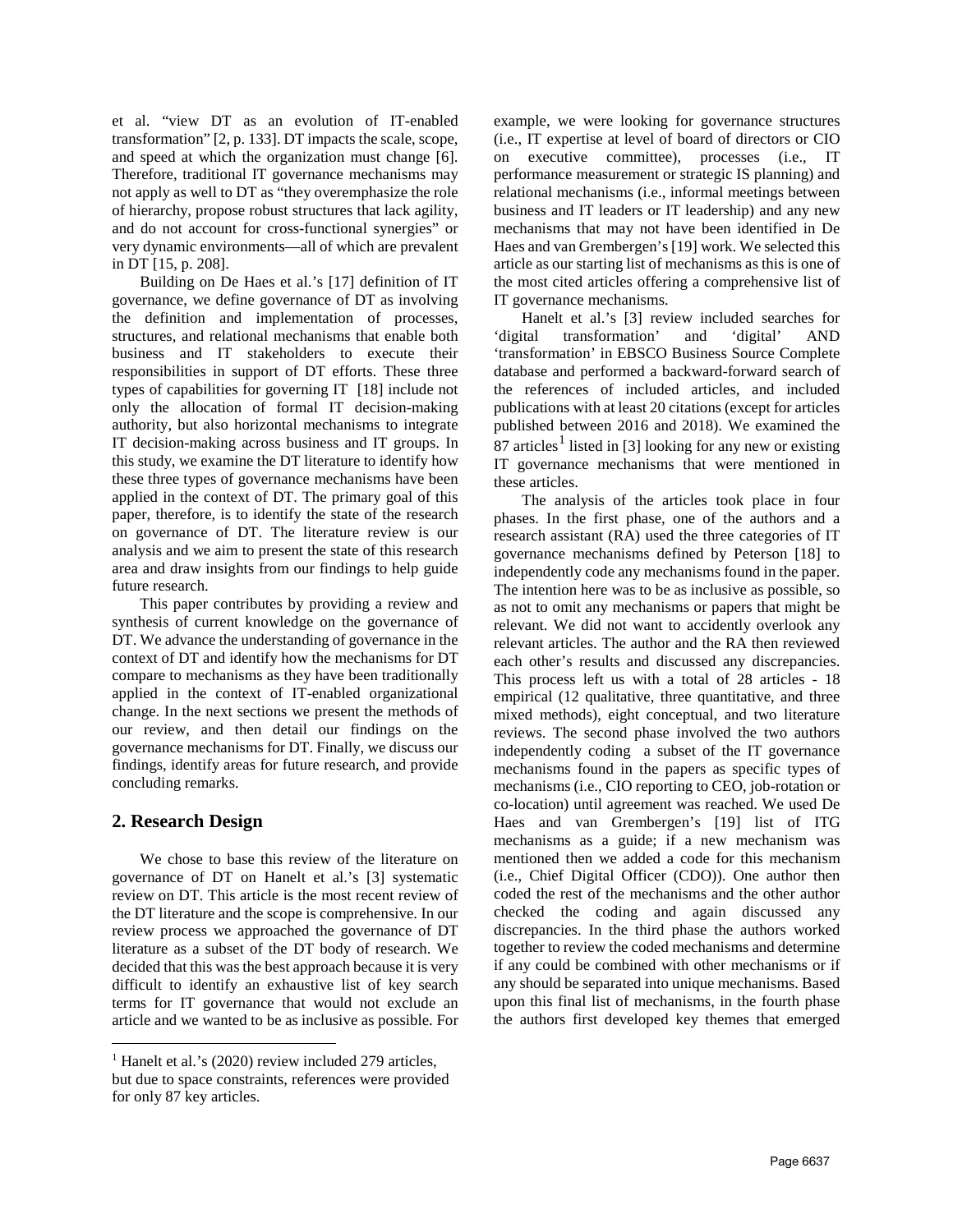from the literature independently and then discussed them to develop the key findings which are discussed in this paper.

## **3. Findings**

The governance mechanisms identified in our review are organized according to the type of mechanism – structure, process, or relational mechanism – in Tables 1 to 3. Next to each mechanism we identify an exemplar from the article and the citation of the article. We also list any newly identified mechanisms and whether the articles were conceptual or empirical.

### **3.1 Structures**

Structural governance capability concerns the formal devices and mechanisms to enable decisionmaking between business and IT management [18]. Our review found that five of the 12 original structures had been addressed in the context of DT (Table 1). Interestingly, there were no mentions in the articles of the function in the organization responsible for managing IT governance processes, or the various committees other than an IT steering committee.

We found only one article that examined the role of the board of directors in the governance of DT. Based on a review of the literature on the potential impact of disruptive technologies on the role of the board, Evans found a general lack of board preparedness for DT. They argued that "Directors need to gain a better grasp of the disruptive technologies or they will risk their organization not surviving the transition to the new world and markets" [20, p. 218]. Steering committees were only mentioned in three studies. For instance, Chatterjee et al. [21] talked about structural changes such as a task force or an oversight team such as a business advisory council to help determine business priorities for IT investments. Haffke et al. [22] identified the use of steering committees in their field study of 19 large companies.

The integration of governance/alignment tasks through documented roles and/or responsibilities was specifically mentioned in five of the studies. These roles included IT architects facilitating integration [23], IT coordinators facilitating learning across organizational boundaries [24], liaison roles such as a web page managers [21], and unified data organizations to continuously improve products post sale [25]. Sia et al. [5] identified the creation of new roles to help integrate tasks, including new heads of process transformation, customer experience council, and innovation, and the merger of the Technology and Operations departments.

There was only one mention of a mechanism for security. However, rather than a risk officer, Porter and Heppelmann [25] proposed a shared responsibility for security reporting to the CIO, CTO, CDO, or chief compliance officer. They found that security cuts across product development, IT, field service groups and other units, and requires strong collaboration between R&D, IT, and the data organization.

We identified two new structural mechanisms – the CDO, and the innovation lab. First, the importance of leadership of DT efforts was reiterated again and again in the literature; however, it is unclear with whom the decision-making responsibility should lie [4]. In a case study of DBS Bank, Sia et al. [5] identified the importance of acknowledging the role of the CIO on the senior executive team with a convergence of reporting to the CIO. However, others identified the CDO as the "digital torchbearer" responsible to lead DT efforts [22], [26]. Porter and Heppelmann [25] found that digitally transformed manufacturers may have new data organizations which usually are led by a CDO who is responsible for unified data management. Weill and Woerner found that the right executive to lead the transformation depended on "the company's circumstances, the industry environment, and the direction management wants to go" [27, p. 25]. They identified four pathways to DT and recommended either the CIO, CDO, executive of customer experience, and/or CEO/COO to lead the DT depending on the pathway chosen. Furthermore, 14 of the studies specifically mentioned the importance of effective leadership of DT at the C-suite (rather than IT) level (these are identified as relational mechanisms in Table 3). Second, the use of an innovation lab/office was discussed in five of the papers. Two of these papers were empirical and found that organizations used this structural element to facilitate knowledge sharing across business and IT units [24] and to incubate and accelerate emerging digital innovations [5]. Similarly, the conceptual papers identified such labs as a way to develop and test new ideas.

We also found that four papers specifically identified the need to change the governance structure as the organization experienced different degrees of DT. Porter and Heppelmann [25] discussed how virtually every traditional function will need to be restructured given the dramatic realignment of tasks and roles and how the coexistence of the new and the old will complicate organizational structures. Matt et al. [4] argued that the extent of structural changes depends on the type and extent of the digital changes. If the changes are concentrated, then the approach might be to integrate the new operations into existing corporate structures, while for more substantial changes it might be better to create a separate subsidiary within the firm. This need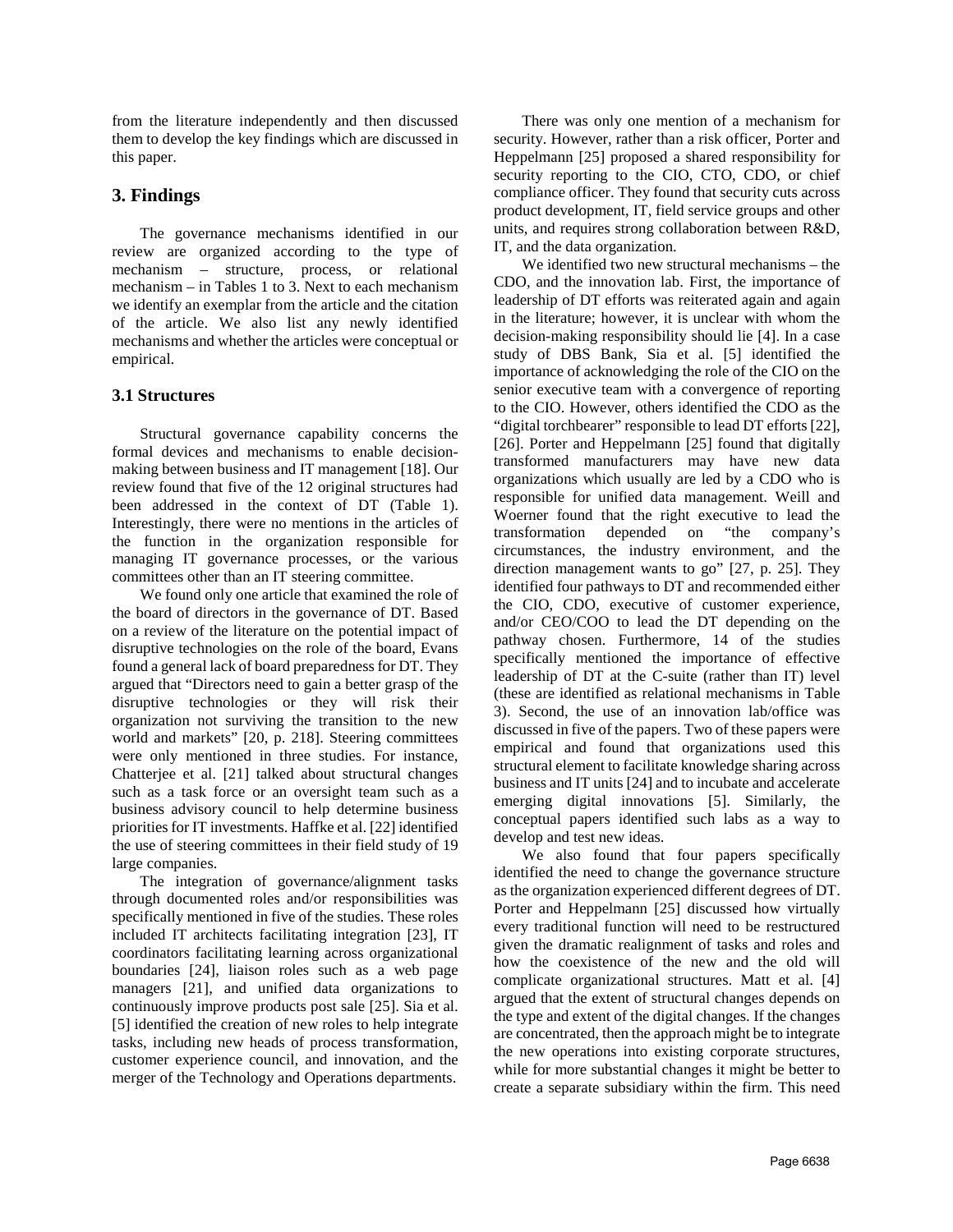for a separate unit to guide DT was echoed by Haffke et al. [22]. In a study of 19 large companies, they describe how companies separated their IT function into two models – the traditional role as a service provider and focused on performance, and the agile role to explore and experiment with new technologies that can be leveraged for DT. They argued that this bimodal IT function allows the IT function to operate in two parallel modes and found four archetypes of bimodal IT with different levels of structural separation between the traditional and the agile depending on the organizations' needs and stage in the DT process. Schwer and Hitz [28] proposed a new agile form for management of DT called holacracy to replace the traditional management hierarchy. The authors question whether hierarchy is still needed in companies and proposed a new structure with no managerial positions, conventional structure, and job titles. The authors acknowledge the difficulty for big firms to abolish hierarchy and discuss how organizations can move to a dual operating system over time with hierarchical and networked forms of organizing. This practice of evolving structure reflects companies undergoing fundamental changes to organizational functions, roles, and responsibilities over time, without knowing upfront which (combination) of these elements will be required.

| <b>Structures</b>                                                                                                      | <b>Description and source</b>                                                                                                                                                                                                                                                                                                                                                                                                                                            |  |
|------------------------------------------------------------------------------------------------------------------------|--------------------------------------------------------------------------------------------------------------------------------------------------------------------------------------------------------------------------------------------------------------------------------------------------------------------------------------------------------------------------------------------------------------------------------------------------------------------------|--|
| IT expertise at level of board of                                                                                      | *Need to recruit and educate the board [20]                                                                                                                                                                                                                                                                                                                                                                                                                              |  |
| directors                                                                                                              |                                                                                                                                                                                                                                                                                                                                                                                                                                                                          |  |
| CIO on executive committee                                                                                             | CIO on senior executive team [5]                                                                                                                                                                                                                                                                                                                                                                                                                                         |  |
| CIO reporting to CEO and/or COO                                                                                        | CIO reporting to CEO and convergence of reporting to CIO [5]                                                                                                                                                                                                                                                                                                                                                                                                             |  |
| (Chief Operational Officer)                                                                                            |                                                                                                                                                                                                                                                                                                                                                                                                                                                                          |  |
| IT steering committee (IT investment<br>evaluation / prioritization at executive /<br>senior management level)         | Steering committees specific to each mode of bimodal design [22];<br>taskforce or oversight teams [21]; *steering committee with thought<br>leaders across various business units, who champion opportunities, share                                                                                                                                                                                                                                                     |  |
|                                                                                                                        | expertise and facilitate collaboration [25]                                                                                                                                                                                                                                                                                                                                                                                                                              |  |
| Security / compliance/ risk officer                                                                                    | *Shared responsibility for security [25]                                                                                                                                                                                                                                                                                                                                                                                                                                 |  |
| Integration of governance/ alignment<br>tasks in roles and responsibilities                                            | IT architect deployed to facilitate integration [23]; IT coordinator [24];<br>new heads of process transformation, innovation, customer experience,<br>etc. [5]; liaison roles (e.g., web page manager) [21]; *new forms of<br>cross-functional collaboration through a unified data organizations or<br>groups charged with optimizing customer relationships [25]                                                                                                      |  |
| <b>Added Mechanisms</b>                                                                                                |                                                                                                                                                                                                                                                                                                                                                                                                                                                                          |  |
| Chief Digital Officer                                                                                                  | CDO lead divisional agile form (bimodal) and CIO lead the other efforts<br>[22]; CDO digital torchbearer [26]; The right choice will depend on the<br>situation - CEO, COO, CDO, CIO, executive [27]; *no clear answer<br>which senior manager should be in charge of DT strategy (CDO, CI0,<br>$CEO$ [4]; *CDO helps shape and drive the vision for DT [29]; *new data<br>organizations usually are led by a CDO who is responsible for unified<br>data management [25] |  |
| Innovation lab/office                                                                                                  | Innovation board to facilitate knowledge sharing [24]; innovation<br>council/office to incubate and accelerate innovations [5]; innovation hub<br>for new ways of knowledge sharing [30]; *open innovation gateway to<br>develop and test ideas [29]; *innovation lab, IBM Innovation Jam,<br>Deloitte Greenhouses [31]; *innovation lab for testing technologies [32]                                                                                                   |  |
| Structures not discussed in the DT literature:                                                                         |                                                                                                                                                                                                                                                                                                                                                                                                                                                                          |  |
| IT strategy committee at lavel of board of directors: IT audit committee at lavel of board of directors: IT governance |                                                                                                                                                                                                                                                                                                                                                                                                                                                                          |  |

| Table 1. Governance structures for digital transformation |
|-----------------------------------------------------------|
|-----------------------------------------------------------|

IT strategy committee at level of board of directors; IT audit committee at level of board of directors; IT governance function; IT project steering committee; IT security steering committee; Architecture steering committee \* conceptual paper (otherwise the paper is empirical)

#### **3.2 Processes**

The process governance capability concerns the "formalization and institutionalization of strategic IT decision-making or IT monitoring procedures" [18, p.

15]. Most of the established IT governance process mechanisms identified by De Haes and van Grembergen [19] were not found in our review (Table 2). One conceptual study discussed IT performance measurement [4]. They talked about the importance of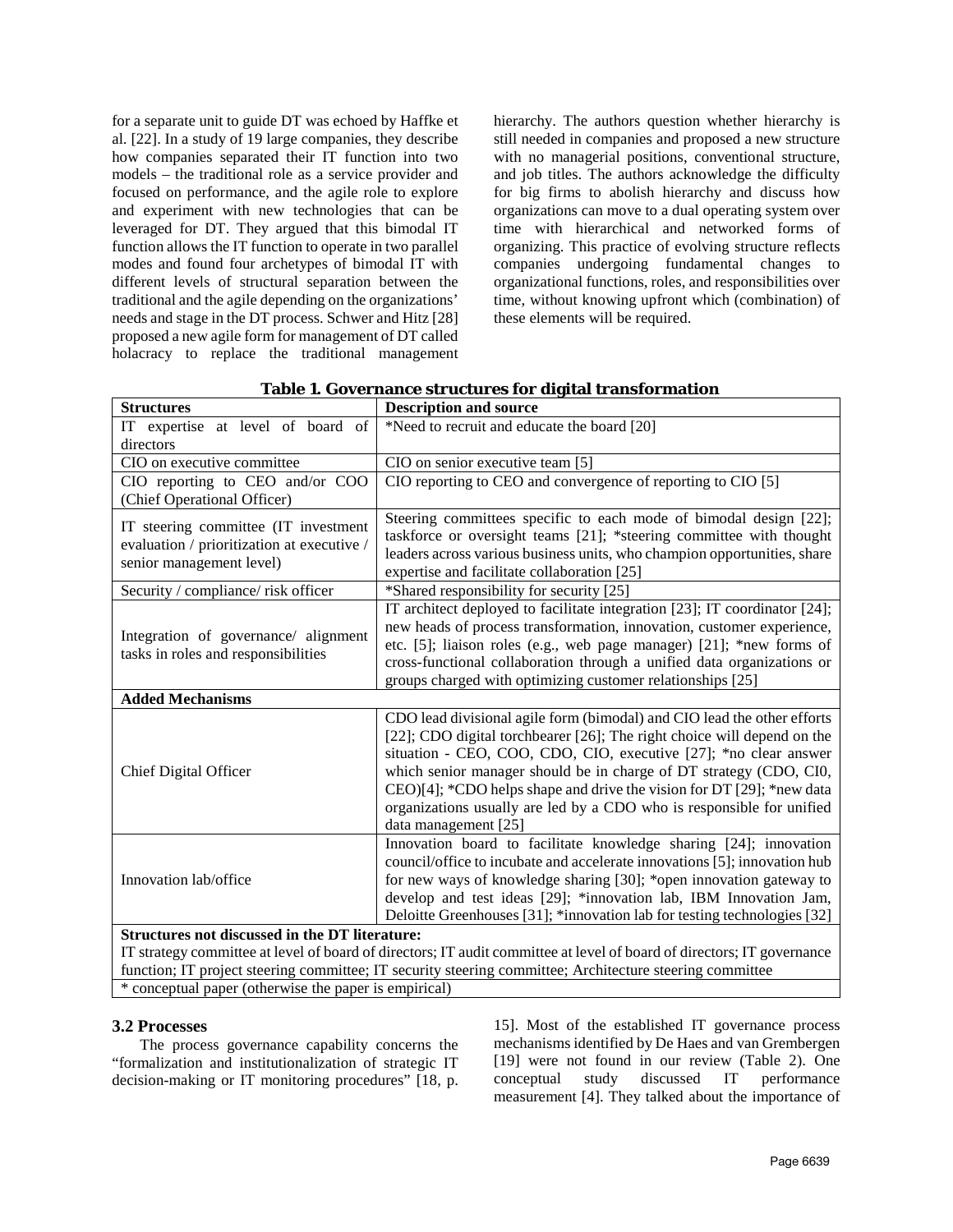constant reassessment of DT strategies to ensure progress is being made and to benchmark thresholds for corrective actions.

The processes that were discussed the most in the DT literature were those to integrate business and IT. We identified this as a new process capability. Hansen et al. [24] present the Participatory Process Model (PPM), a four-step process to guide facilitation between IS and business leaders. They also discussed the use of campaigns to market success stories, and the use of an incremental process to explore and test digital innovations. Porter and Heppelmann [25] discussed how far more intense coordination among functions is now required, and that there need to be formal processes for product development, supply chain management, order processing, etc. in which multiple units have roles and IT and R&D must integrate their activities on a continual basis. In their case study, Sia et al. [5] reported that the organization found technology road-mapping workshops useful in the DT process. Bharadwaj et al. [6] emphasized the need for business and IT integration commenting that with DT there is a new mandate for IT and for the CIO, stating that digital business strategy is more than cross-functional, it is trans-functional. They argued that "the time is right to rethink the role of IT

strategy, from that of a functional-level strategy aligned but essentially always subordinate to business strategy - to one that reflects a fusion between IT strategy and business strategy" [p. 472]. Relatedly, there was not a focus on the process capability of strategic IS planning, the focus was more about digital transformation strategy, which according to Matt et al. "serves as a central concept to integrate the entire coordination, prioritization, and implementation of digital transformations within a firm" [4, p. 339].

We also identified agile methods as a new mechanism. We found that these procedures that focus on agility, rather than traditional waterfall approaches that can be more constrained were used by some organizations in their DT efforts. For instance, Ashwell found that intelligence organizations develop an agile process to develop rapidly required capabilities and to adopt new technologies practices, "start small, scale fast and fail cheap" [29, p. 408]. Haffke found that the agile mode of the IT function were formed to foster "creative working, faster decision making and improved collaboration" [22, p. 104]. The agile mode follows a "light touch governance model" and allows projects to skip certain process steps to gain speed and agility.

| <b>Processes</b>                                                                                           | <b>Description and source</b>                                                                                                                                                                                                                                                                                                                                                                                                                                                                                            |  |
|------------------------------------------------------------------------------------------------------------|--------------------------------------------------------------------------------------------------------------------------------------------------------------------------------------------------------------------------------------------------------------------------------------------------------------------------------------------------------------------------------------------------------------------------------------------------------------------------------------------------------------------------|--|
| IT performance measurement                                                                                 | * benchmark thresholds and constant reassessment of DT strategies [4]                                                                                                                                                                                                                                                                                                                                                                                                                                                    |  |
| <b>Added Mechanisms</b>                                                                                    |                                                                                                                                                                                                                                                                                                                                                                                                                                                                                                                          |  |
| Processes to integrate business and IT                                                                     | Participatory Process Model (PPM), campaign to market success stories,<br>incremental processes to explore and test [24]; monitor the maturity of<br>bimodal and change if necessary [22]; technology road mapping<br>workshops [5]; *digital business strategy is more than cross-functional -<br>it is trans-functional [6]; *formal processes for product development,<br>supply chain management, etc. in which multiple units have roles, IT<br>and $R&D$ must integrate their activities on a continual basis [25] |  |
| Agile methods                                                                                              | Lean thinking, agile and scalable digital operations [5]; *design<br>thinking, scrum, introduce new forms of work and methods [31]; agile<br>approach to capability development [29]; platform-based governance<br>enables an agile and experimentation-based solutions development<br>approach [33]; agile mode of the IT function to focus on speed and<br>experimentation [22]; use agile and minimum viable product concepts<br>and constant enhancements to build and test new services [23]                        |  |
| Processes not discussed in the DT literature:                                                              |                                                                                                                                                                                                                                                                                                                                                                                                                                                                                                                          |  |
| Strategic information systems planning; Portfolio management (incl. business cases, information economics, |                                                                                                                                                                                                                                                                                                                                                                                                                                                                                                                          |  |

**Table 2. Governance processes for digital transformation**

Return on Investment, payback); Charge back arrangements total cost of ownership (e.g., Activity based costing); Service level agreements; IT governance framework COBIT; IT governance assurance and self-assessment; Project governance /management methodologies; IT budget control and reporting; Benefits management and reporting; COSO / ERM

\* conceptual paper (otherwise the paper is empirical)

#### **3.3 Relational Mechanisms**

The relational mechanisms capability refers to "the active participation of, and collaborative relationships

among corporate executives, IT management and business management" [18, p. 15]. We found specific evidence for three out of 10 of these mechanisms, and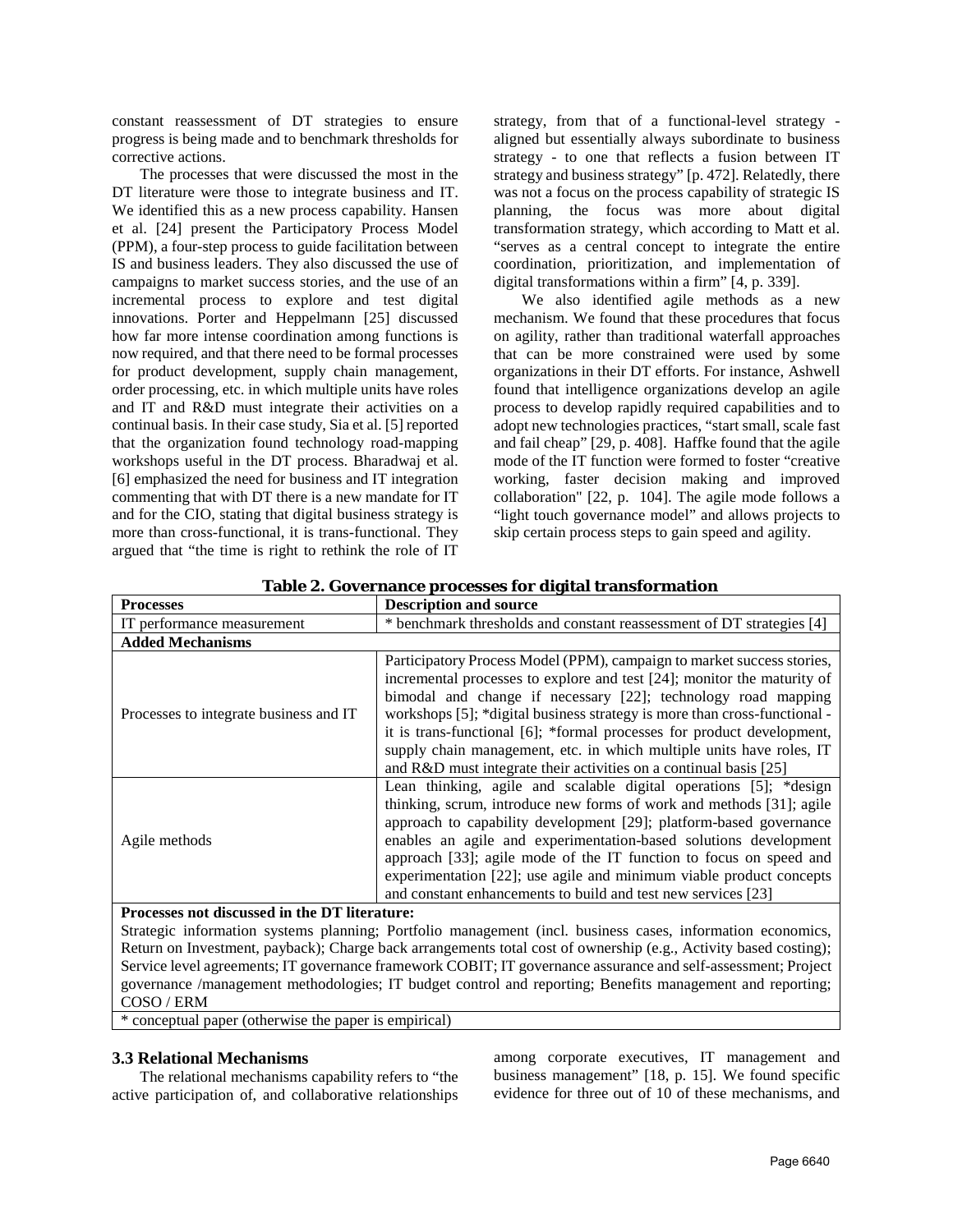identified three new mechanisms to facilitate collaboration (Table 3). We did not find evidence of jobrotation, cross-training, business/IT account management by means of account managers who act as in-between, informal meetings between business and IT executives, or of internal corporate communication regularly addressing general IT issues. We also did not find evidence of the systematic sharing of knowledge on IT governance or of IT governance awareness campaigns.

Co-location of business and IT people was recommended by Berman and Marshall as part of a Digital Reinvention Framework for organizations to help orchestrate connectivity and interactivity [26]. Based on their large-scale survey of businesses and government executive they found that "functional or business unit groups may become insular and selffocused, losing sight of overall strategic goals" [26, p. 16].

| <b>Relational Mechanisms</b>                                                                                                                                                                                                                                                             |                                                                                                                                                                                                                                                                                                                                                                                                                                                                                                                                                                                                                                                                                                                                                                                                                                                                 |  |
|------------------------------------------------------------------------------------------------------------------------------------------------------------------------------------------------------------------------------------------------------------------------------------------|-----------------------------------------------------------------------------------------------------------------------------------------------------------------------------------------------------------------------------------------------------------------------------------------------------------------------------------------------------------------------------------------------------------------------------------------------------------------------------------------------------------------------------------------------------------------------------------------------------------------------------------------------------------------------------------------------------------------------------------------------------------------------------------------------------------------------------------------------------------------|--|
| Co-location                                                                                                                                                                                                                                                                              | IT and the business to work together (co-location, cross functional tours<br>of duty, combined planning exercises) [26]                                                                                                                                                                                                                                                                                                                                                                                                                                                                                                                                                                                                                                                                                                                                         |  |
| Executive / senior management giving<br>the good example                                                                                                                                                                                                                                 | Senior business leaders work with IT leaders [22]; CIO or CDO to drive<br>the appointment of a C-suite leader, active CIO should partner with this<br>individual to be actively involved in workplace redesign [30]; involve<br>IS leader in business unit meetings when discussing strategic issues [24]                                                                                                                                                                                                                                                                                                                                                                                                                                                                                                                                                       |  |
| IT leadership                                                                                                                                                                                                                                                                            | Senior business leaders work with IT leaders [22]; IT leader has freedom<br>to make IT decisions [24]; CIO on senior executive team [5]                                                                                                                                                                                                                                                                                                                                                                                                                                                                                                                                                                                                                                                                                                                         |  |
| <b>Added Mechanism</b>                                                                                                                                                                                                                                                                   |                                                                                                                                                                                                                                                                                                                                                                                                                                                                                                                                                                                                                                                                                                                                                                                                                                                                 |  |
| Leadership                                                                                                                                                                                                                                                                               | Effective leadership required to ensure org learning and commitment of<br>resources [34]; top management championship [21]; transformational<br>leadership to first change the characteristics of culture and then facilitate<br>e-business adoption [35]; visionary CEO [5]; leadership and drive from<br>all C-suite [36]; senior business leaders work with IT leaders [22];<br>leadership - roll up sleeves; bring together larger groups [37]; strong<br>leaders with vision [38]; increase capacity for change [39]; signals<br>importance of innovation, clear obstacles, improve ideas [40]; lead the<br>change [41]; dynamic managerial capabilities [42]; *Leadership is<br>important to DT [32]; *new top management (eLeadership) and new<br>middle management (eChampions) to develop strategic vision and<br>execute changes in e-government [43] |  |
| Cross-functional teams                                                                                                                                                                                                                                                                   | Cross-functional digital workplace leadership teams (HR, Facilities,                                                                                                                                                                                                                                                                                                                                                                                                                                                                                                                                                                                                                                                                                                                                                                                            |  |
|                                                                                                                                                                                                                                                                                          | Legal, communications) [30]; *US Defence Intelligence Agencies<br>(DIA) Innovation Strategy identify need to develop mission-focused<br>cross-functional teams [29]; new organizational unit "digital factory" -<br>business and IT worked together (cross-functional teams to design, build<br>& deploy new digital solutions [33]; *embedding IT teams within R&D<br>departments, cross-functional product design teams [25]                                                                                                                                                                                                                                                                                                                                                                                                                                  |  |
| Technology to facilitate knowledge                                                                                                                                                                                                                                                       | Identified systems for knowledge/data sharing as one of the levers to                                                                                                                                                                                                                                                                                                                                                                                                                                                                                                                                                                                                                                                                                                                                                                                           |  |
| sharing - the need for collaborative<br>systems                                                                                                                                                                                                                                          | enable employee connectedness [30]; unified communication platform,<br>enterprise portal, collaborative platform and internal crowdsourcing [5];<br>*importance of integrating inter and intra-org processes through<br>capabilities enabled by collaborative systems, KMS, e-business systems<br>to coordinate the activities of a distributed network of firms [44];<br>platform governance - embedding governance rules and standards into<br>the digital services platform, ensuring desirable access and use of IT<br>through automated processes [33]                                                                                                                                                                                                                                                                                                     |  |
| Relational mechanisms not discussed in the DT literature                                                                                                                                                                                                                                 |                                                                                                                                                                                                                                                                                                                                                                                                                                                                                                                                                                                                                                                                                                                                                                                                                                                                 |  |
| Job-rotation; Cross-training; Knowledge management (on IT governance); Business/IT account management;<br>Informal meetings between business and IT executive/senior management; Corporate internal communication<br>addressing IT on a regular basis; IT governance awareness campaigns |                                                                                                                                                                                                                                                                                                                                                                                                                                                                                                                                                                                                                                                                                                                                                                                                                                                                 |  |

**Table 3. Governance relational mechanisms for digital transformation**

\* conceptual paper (otherwise the paper is empirical)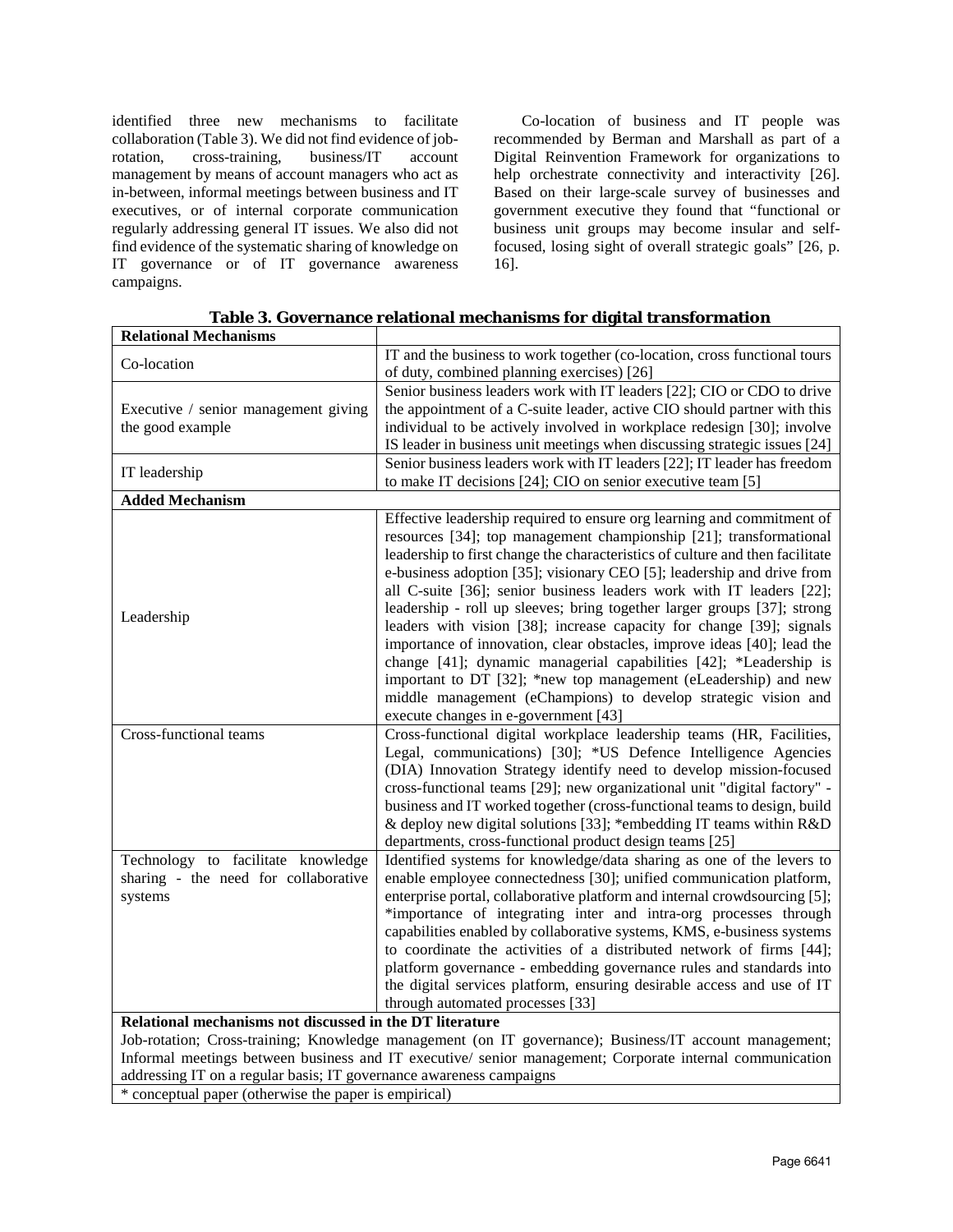There was evidence of executives and senior management leading by example by acting together. Haffke et al. [22] documented the importance of senior business leaders working with IT leaders in DT, and in their two case studies Hansen et al. [24] found that it was important to involve IS leaders in business unit meetings when discussing strategic issues. Dery et al. [30] found that the CIO or CDO needs to drive the appointment of a C-suite leader with end-to-end accountability and actively partner with this individual to be involved in workplace redesign.

There were a limited number of papers that specifically identified IT leadership as a relational mechanism. However, the importance of the role of the CIO, and CDO *was* found in the literature, and organizational leadership was documented thoroughly. We only found three papers that specifically talked about IT leadership's importance in articulating IT's role in the company; however, this could be inferred from most papers with some disagreement on whether this should be the role of the IT leadership, executive leadership, or jointly carried out. We found 14 articles that specifically discussed the role of leadership in DT and we have identified this as a new relational mechanism. For instance, they talked about the importance of transformational leadership to first change the culture [35], the importance of leadership to increase capacity for change [39], and to signal the importance of innovation [40].

We also identified cross-functional teams as a new relational mechanism. For instance, Ashwell [29] talked about how the US Defence Intelligence Agency's Innovation strategic plan describes the need to develop mission-focused cross-functional teams. Dery et al. found that a key part of the DT journey at one of the organizations they studied was a crossfunctional leadership team (legal, marketing, strategy and HR) to help simplify business rules and remove speedbumps. Another of the organizations they studied restructured their business from "corporate hierarchies to cross-functional competence networks and agile teams" [30, p. 143]. In their case study Gregory et al. [33] found that as part of their DT a global bank established a new organizational unit called a "digital factory" where business and IT worked together as cross-functional teams to design, build and deploy new digital solutions for consumers.

Finally, we identified technology to facilitate knowledge sharing as a new relational mechanism. Dery et al. [30] identified systems for knowledge/data sharing as one of the levers to enable employee connectedness. For example, the companies implemented new technologies to support and enable

work activities for innovation. Sia et al. [5] found that investments in collaborative technology, such as unified communication infrastructure, telepresence videoconferencing systems and enterprise portals, facilitated enterprise coordination. For example, an eforum was set up on the internal enterprise portal to encourage staff to provide feedback or make improvement suggestions directly to the CEO. They also found that such collaborative technologies also enabled crowdsourcing of innovate ideas from employees. Yoo et al. [44] talked about the importance of integrating not only intra-, but also interorganization processes through capabilities enabled by collaborative systems, knowledge management systems, and e-business systems to coordinate the activities of a distributed network of firms. In doing so they acknowledged the need to coordinate across organizational boundaries, what they referred to as a doubly distributed network. Gregory et al. [33] found that the bank they studied embedded governance rules and standards into the digital services platform and ensured desirable access and use of IT through automated processes. They referred to this as platform governance.

# **4. Discussion of Findings and Future Research**

Our review of the literature suggests that DT transforms IT governance and that this area is apt for future research. 28 of the 87 DT articles mentioned some aspects of governance; however, only one article focusing specifically on governance [33] and only five others discussed four or more governance mechanisms [22], [24], [25], [29], [30].

DT challenges the foundations of IT governance, rather than based on the alignment of IT and business, governance of DT is focused on developing and implementing the digital strategy of the whole organization. DT promotes digital development and use throughout the organization, thus governance is focused not just on the IT unit, but on the whole organization. This puts into question the specific role of the IT unit in governing technology in an organization. This is evident in the mechanisms that we found, and in those that we did not find in our review. Many of the traditional mechanisms [19] (e.g., different IT steering committees, IT governance frameworks or job-rotation) were not found in our review. Interestingly, there was no empirical examination of the role of the board of directors in such a transformation. However, studies completed since this review period have found that a digital savvy board is a financial performance differentiator [45],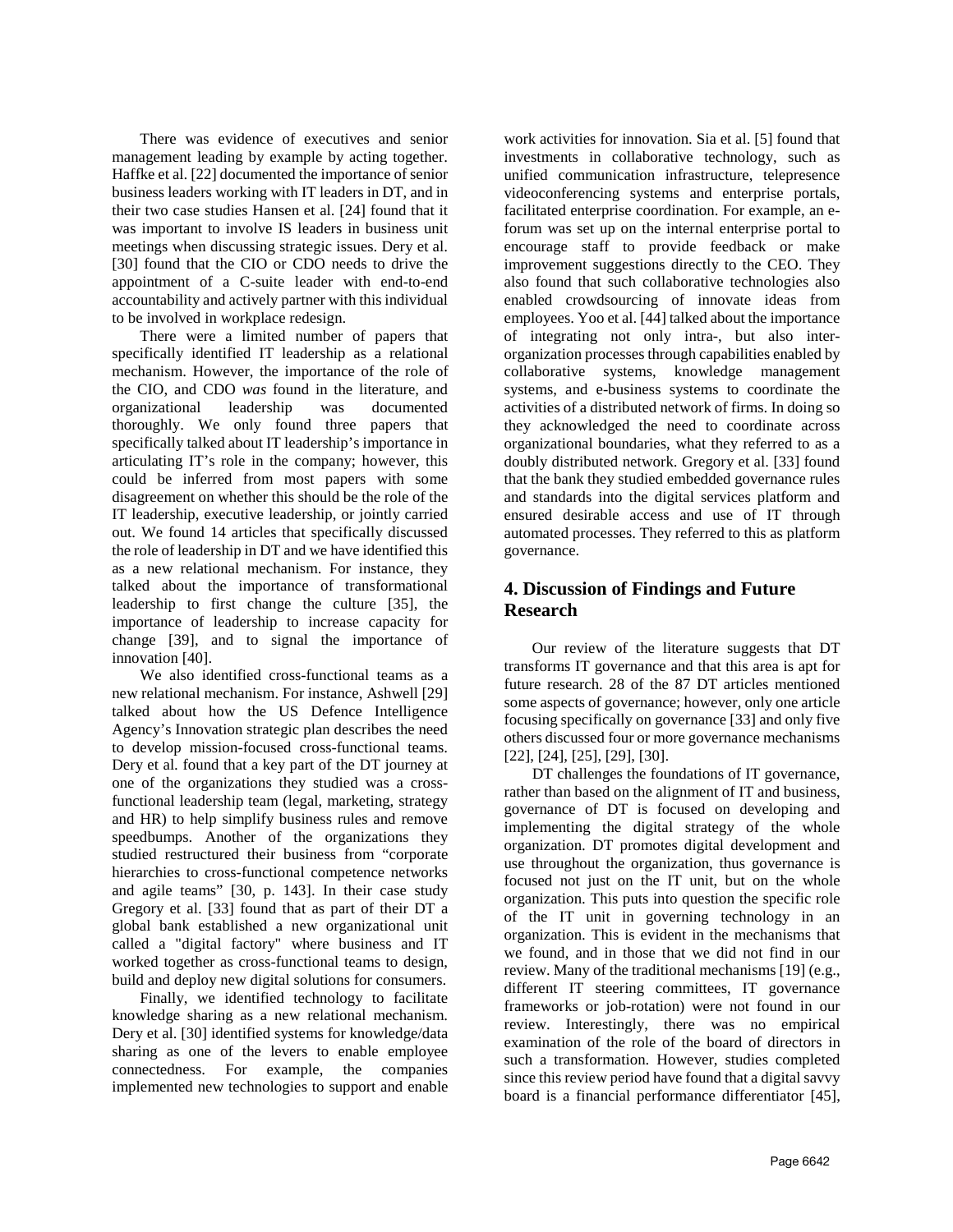[46]. Thus future research could examine what role these mechanisms play in DT.

We found that the mechanisms that dominated were those that emphasized the importance of collaboration between IT and the business, with much research noting the need to change their traditional roles and the need for a cultural shift. For example, to view the IT unit's role as an integral part of value creation, not just a provider of technology. This is exemplified in how the role of leadership is represented in the DT literature. Leadership was identified as playing a key role in DT; however, in many studies, this role was not identified as primarily the responsibility of the CIO. There was no consensus on who should be leading DT, but a majority of the studies specifically mentioned the importance of the role that all leaders in the organization play in DT.

Further supporting the expanded scope of IT governance to the whole organization, we found that DT is associated with key structural changes, and various organizational models were identified. The changes we found in the literature were primarily focused on how to enable cross-functional collaboration and how to connect organizational and IS strategy. We found that organizations do this not only through structures, but also through processes and relational mechanisms which work together to create an environment conducive to DT. Structures include roles to integrate governance and alignment tasks, the creation of innovation labs or hubs to facilitate knowledge sharing, the creation of a new position such as a CDO, or the expansion of responsibilities of existing positions (i.e., CIO, COO, or CEO) to include such integration. Processes including procedures to integrate business and IT, such as the PPM [24], technology road-mapping workshops [5], or a focus on digital transformation strategy rather than IS strategy [4], and agile methods focused on speed and experimentation were found to enable DT. Relational mechanisms emphasized the need for senior business leaders to work with IT leaders, and the formation of cross-functional teams to facilitate DT. Many of these mechanisms are not new, but the DT literature highlights the increased need for them to enable the collaboration between business and IT that is necessary for DT. We propose that the IT unit has a role to play in governing technology use, but from a perspective of supporting and championing solutions and practices, rather than as a 'gatekeeper' and sole purveyor of technology in the organization. Further research of this and other mechanisms could help advance theory and also provide much needed guidance for firms on how to formulate, implement and evaluate DT [4].

Another aspect that requires future research in particular is the use of technology as a governance mechanisms - governance *via* IT as opposed to governance *of* IT [47]. The literature indicated that some organizations undergoing the DT process had used technology to govern DT. Technology, such as collaborative platforms, seemed to be predominately used as relational mechanisms to enable information sharing. However, Gregory et al. [33] identified platform-based governance as a mechanism that may extend beyond a means to collaborate, but also to embed governance rules and standards into the digital services platform. One benefit of platform governance is that the embedded mechanisms may be more easily adaptable. Research in this area would help to advance our understanding of how technologies such as digital platforms and infrastructures are impacting governance of DT.

Our results also highlight that an organization's governance needs change as it transforms digitally – the mechanisms, digital strategy and architecture are intertwined and in a state of continuous evolution. Firms need to find new procedures for formulating, implementing, evaluating, and adopting DT strategies [4]. Outdated policies and procedures, complex processes, and outdated systems can be speedbumps to DT [30]. Managers need to negotiate an "innovation balance" [7] between control and flexibility to govern DT. We found that organizations have used new organizational structures, such as bimodal [22] or holacracy [31] approaches to governance which are designed to change over time to foster agility and innovation. Processes can also change, for example, using the PPM as needed to encourage a collaborative approach from business and IT [24], or implementing technology to replace or support relational mechanisms as the organization develops a digital infrastructure. Gregory et al. [33] found that IT governance changed as organizations were impacted by the DT of IT consumerization. They found that "IT governance misalignment" or "bypassing" (i.e., when the governance does not support how the actors want or need to work) resulted in a move to more platformbased governance. The challenges with how these new organizational forms can coexist with traditional structures also need to be addressed [25]. Therefore, an area for future research is to examine how this shift in governance of DT unfolds over time.

Our review is limited by the constraint of basing our search on the articles published in Hanelt's [3] systematic review. A more extensive review would have included the entire 279 articles found by Hanelt and updated the search to include articles published since 2018. However, this preliminary review has indicated that this is an area that has many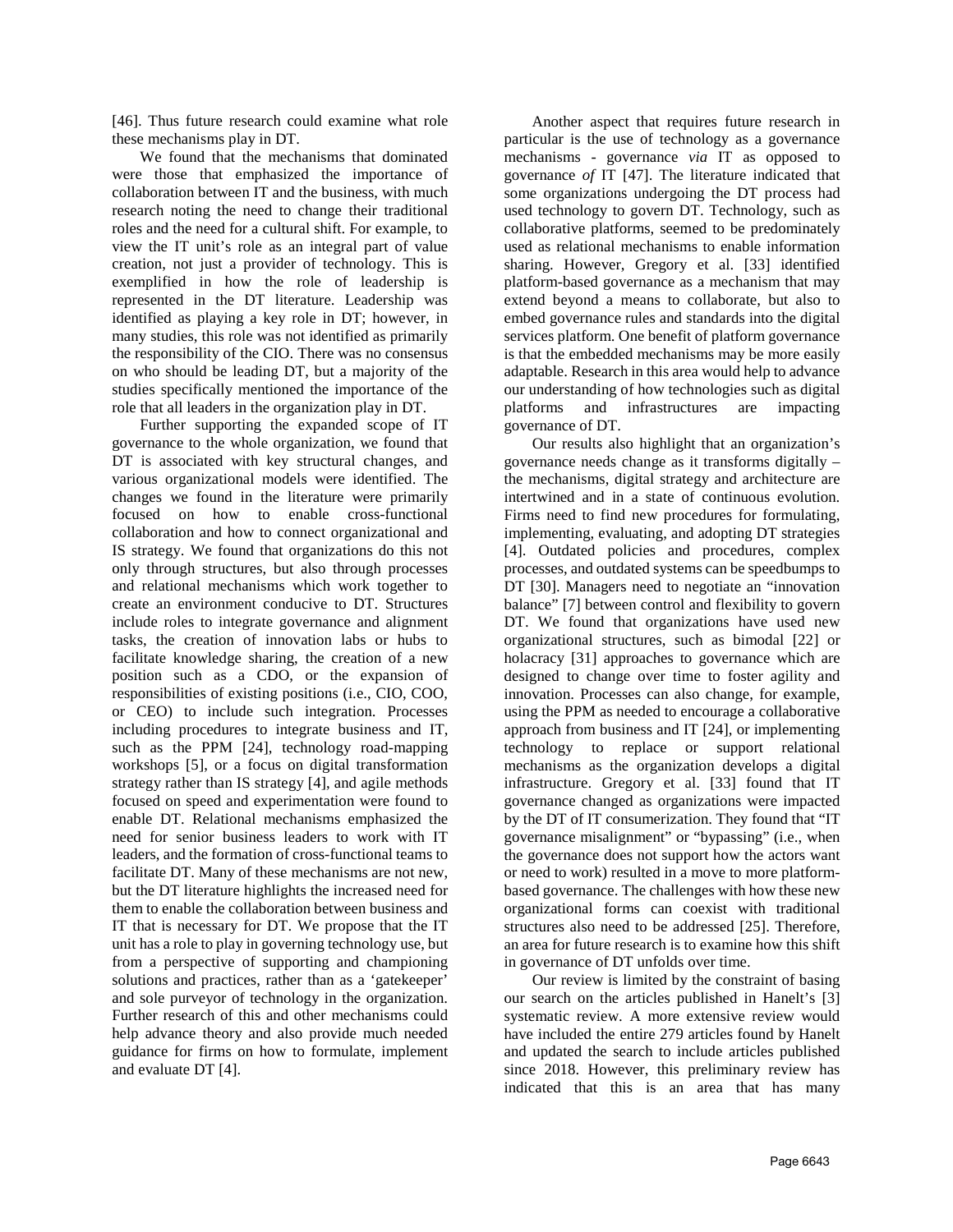opportunities for future researchers to contribute to theory and practice as there is a need to re-assess the underlying assumptions of governance of DT. Our review is also limited by focusing on how to govern, rather than on what or who to govern [48]. Future research could categorize the findings according to all three dimensions.

In addition to the implications for research, this study provides insights to IT and business managers as DT has blurred the boundaries between IT and the business. Our review has highlighted the important role of leadership as organizations transform digitally, and how traditional and new mechanisms have been used to govern DT. A greater understanding of these mechanisms will enable managers to pro-actively adapt these mechanisms to support and guide their organizations' transformation.

### **5. Conclusion**

There is an increasing amount of research on DT, and much of it points to the need for organizational change. At the same time, however, there is little understanding of how DT and the associated organizational changes should be governed. Therefore, in this study, we examine how traditional governance mechanisms have been used to guide organizations through these transformations and we identify new mechanisms. We found that governance must adapt as organizations digitally transform so that governance serves as an enabling constraint for DT. Overall, we hope that this review contributes to help future researchers explore the nature of governance of DT to help organizations take advantage of the opportunities that digital technologies allow.

#### **6. References**

- [1] L. Wessel, A. Baiyere, R. Ologeanu-Taddei, J. Cha, and T. B. Jensen, "Unpacking the difference between digital transformation and it-enabled organizational transformation," *J. Assoc. Inf. Syst.*, vol. 22, no. 1, pp. 102–129, 2021, doi: 10.17705/1jais.00655.
- [2] G. Vial, "Understanding digital transformation: A review and a research agenda," *J. Strateg. Inf. Syst.*, vol. 28, no. 2, pp. 118–144, 2019, doi: 10.1016/j.jsis.2019.01.003.
- [3] A. Hanelt, R. Bohnsack, D. Marz, and C. Antunes Marante, "A Systematic Review of the Literature on Digital Transformation: Insights and Implications for Strategy and Organizational Change," *J. Manag. Stud.*, vol. 22, no. 1, pp. 102- 129, 2020, doi: 10.1111/joms.12639.
- [4] C. Matt, T. Hess, and A. Benlian, "Digital Transformation Strategies," *Bus. Inf. Syst. Eng.*,

vol. 57, no. 5, pp. 339–343, 2015.

- [5] S. K. Sia, C. Soh, and P. Weill, "How DBS bank pursued a digital business strategy," *MIS Q. Exec.*, vol. 15, no. 2, pp. 105–121, 2016.
- [6] A. Bharadwaj, O. A. El Sawy, P. A. Pavlou, and N. Venkatraman, "Digital Business Strategy: Toward a Next Generation of Insights," *MIS Q.*, vol. 37, no. 2, pp. 471–482, 2013.
- [7] F. Svahn, L. Mathiassen, and R. Lindgren, "Embracing digital innovation in incumbent firms: How Volvo Cars managed competing concerns," *MIS Q. Manag. Inf. Syst.*, vol. 41, no. 1, pp. 239– 253, 2017, doi: 10.25300/MISQ/2017/41.1.12.
- [8] T. Hess, A. Benlian, C. Matt, and F. Wiesböck, "Options for formulating a digital transformation strategy," *MIS Q. Exec.*, vol. 15, no. 2, pp. 123– 139, 2016, doi: 10.4324/9780429286797-7.
- [9] G. C. Kane, "Digital Transformation Is a Misnomer," *MIT Sloan Manag. Rev.*, 2018, [Online]. Available: https://sloanreview.mit.edu/article/digitaltransformation-is-a-misnomer/.
- [10] P. Lewis, "Where businesses go wrong with digital transformation," *Forbes*, 2019, [Online]. https://www.forbes.com/sites/phillewis1/2019/07/ 31/where-businesses-go-wrong-with-digitaltransformation/#6fedb6dd70bb.
- [11] M. Tannou and G. Westerman, "Governance: A Central Component of Successful Digital Transformation," *MITCDB CapGemini Consult.*, pp. 14–21, 2012.
- [12] J. Jewer and K. N. McKay, "Antecedents and consequences of board IT governance: Institutional and strategic choice perspectives," *J. Assoc. Inf. Syst.*, vol. 13, no. 7, 2012.
- [13] S. De Haes and W. Van Grembergen, "Improving enterprise governance of IT in a major airline: A teaching case," *J. Inf. Technol. Teach. Cases*, vol. 3, no. 2, pp. 60–69, 2018.
- [14] P.-J. Wu, D. W. Straub, and T.-P. Liang, "Mechanisms and strategic alignment influence organizational performance," *MIS Q.*, vol. 39, no. 2, pp. 497–518, 2015.
- [15] J. W. Ross, C. M. Beath, and I. M. Sebastian, "Digitized ≠ Digital," *MIT CISR Res. Brief.*, vol. XVII, no. 10, pp. 1–4, 2017.
- [16] G. DeLone, W., Migliorati, D. Vaia, "Digital IT governance," in *CIOs and the Digital Transformation*, Springer, pp. 205–230, 2018.
- [17] S. De Haes, W. Van Grembergen, J. Anant, and T. Huygh, *Enterprise Governance of Information Technology. Achieving Alignment and Value in Digital Organizations,* Springer, 2020.
- [18] R. Peterson, "Crafting Information Technology Governance," *Inf. Syst. Manag.*, vol. 21, no. 4, pp. 7–22, 2004, doi: 10.1201/1079/44819.32.6.20041201/85112.1.
- [19] S. de Haes and W. van Grembergen, "An Exploratory Study into IT Governance Implementations and its Impact on Business/IT Alignment," *Inf. Syst. Manag.*, vol. 26, no. 2, pp.